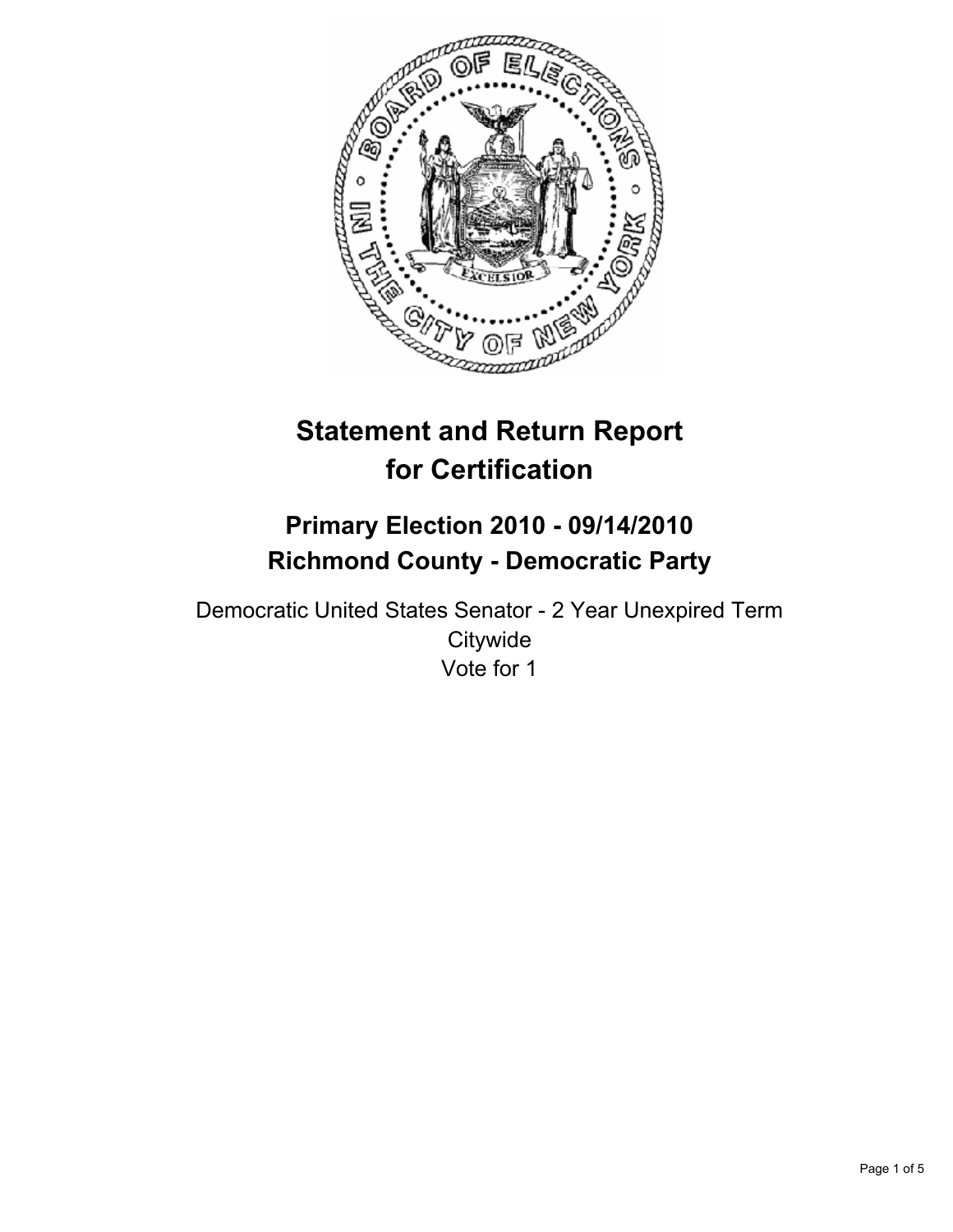

### **Assembly District 60**

| PUBLIC COUNTER             | 1,456        |
|----------------------------|--------------|
| <b>EMERGENCY</b>           | 0            |
| ABSENTEE/MILITARY          | 152          |
| <b>FEDERAL</b>             | 16           |
| <b>AFFIDAVIT</b>           | 3            |
| KIRSTEN E GILLIBRAND       | 1,020        |
| <b>GAIL GOODE</b>          | 386          |
| CARL PALADINO (WRITE-IN)   | 1            |
| CECILE MINES (WRITE-IN)    | 1            |
| JOAN GAGLIANO (WRITE-IN)   | 1            |
| MICHAEL BUDANO (WRITE-IN)  | 1            |
| MICHAEL MCMAHON (WRITE-IN) | $\mathbf{1}$ |
| PAUL GILBERTO (WRITE-IN)   | 1            |
| PAUL REDPATH (WRITE-IN)    | 1            |
| VICTOR ALPIS (WRITE-IN)    | 1            |
| <b>Total Votes</b>         | 1,414        |

#### **Assembly District 61**

| <b>PUBLIC COUNTER</b>               | 3,656 |
|-------------------------------------|-------|
| <b>EMERGENCY</b>                    | 0     |
| ABSENTEE/MILITARY                   | 287   |
| FFDFRAI                             | 21    |
| <b>AFFIDAVIT</b>                    | 28    |
| KIRSTEN E GILLIBRAND                | 2,462 |
| <b>GAIL GOODE</b>                   | 906   |
| ANTHONETTE ADEWALE (WRITE-IN)       | 2     |
| CHARLES BARRON (WRITE-IN)           | 1     |
| DAVID ALLEN COE (WRITE-IN)          | 1     |
| DIANE J. SAVINO (WRITE-IN)          | 1     |
| DIANE SAVINO (WRITE-IN)             | 2     |
| ERIC DINALLO (WRITE-IN)             | 1     |
| <b>GOD ALMIGHTY (WRITE-IN)</b>      | 1     |
| HILLARY CLINTON (WRITE-IN)          | 1     |
| MICKEY MOUSE (WRITE-IN)             | 1     |
| MIKE KAPLOWITZ (WRITE-IN)           | 1     |
| MR. LINDY P. CRESCITELLI (WRITE-IN) | 1     |
| NEIL KENNY (WRITE-IN)               | 1     |
| <b>Total Votes</b>                  | 3,382 |
|                                     |       |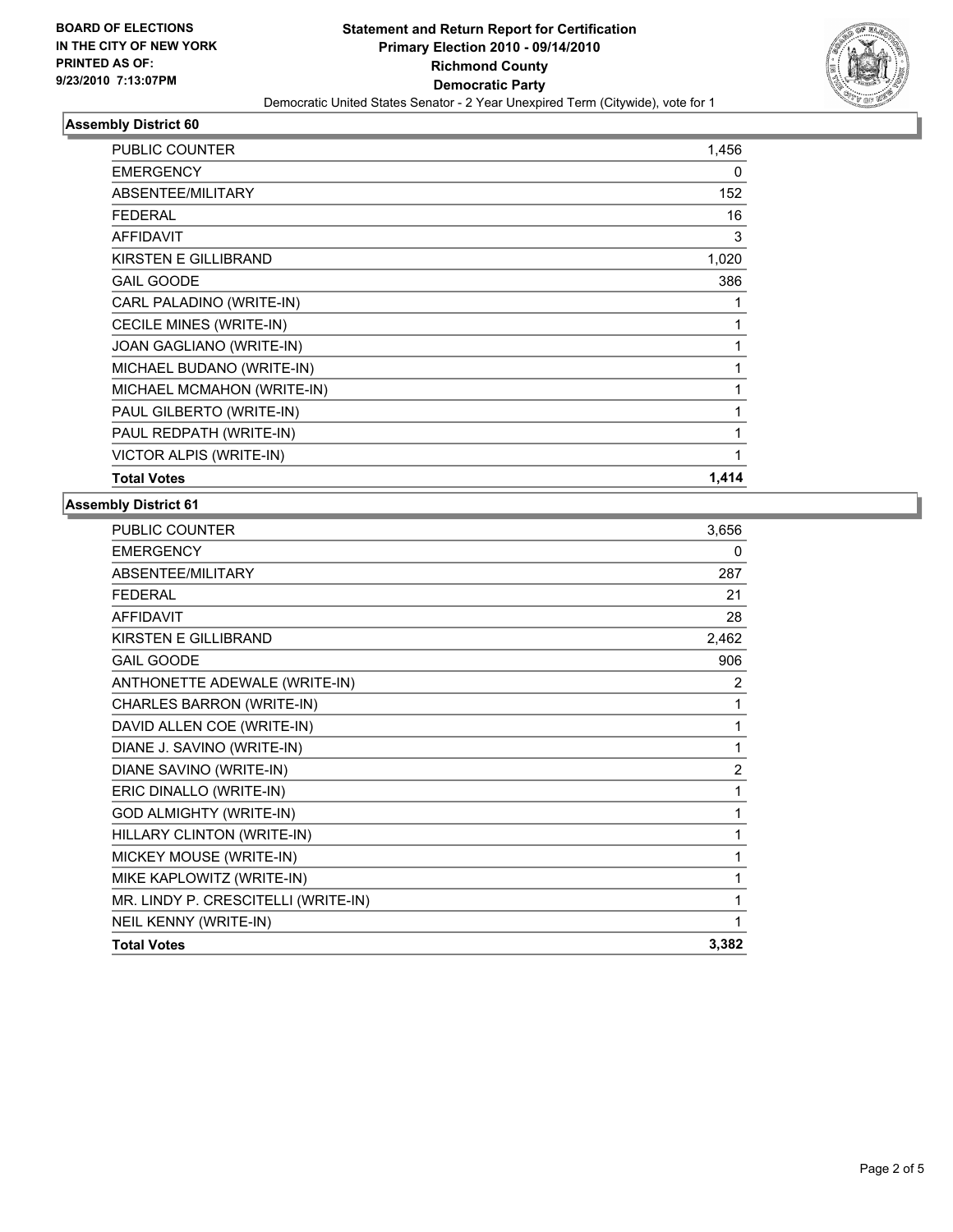

#### **Assembly District 62**

| <b>PUBLIC COUNTER</b>             | 2,198          |
|-----------------------------------|----------------|
| <b>EMERGENCY</b>                  | 0              |
| <b>ABSENTEE/MILITARY</b>          | 158            |
| <b>FFDFRAL</b>                    | 8              |
| <b>AFFIDAVIT</b>                  | 5              |
| <b>KIRSTEN E GILLIBRAND</b>       | 1,169          |
| <b>GAIL GOODE</b>                 | 491            |
| A. LENZA (WRITE-IN)               |                |
| BARBARA BALAZY (WRITE-IN)         | 1              |
| <b>BRUCE BLAKEMAN (WRITE-IN)</b>  | 1              |
| ED KOCH (WRITE-IN)                | $\overline{2}$ |
| <b>GENE RUSSIANOFF (WRITE-IN)</b> | 1              |
| J. DIOGUARDI (WRITE-IN)           | 1              |
| JOHN DONNAY (WRITE-IN)            | 1              |
| MICHAEL A. ALLEGRETTI (WRITE-IN)  | 1              |
| MICHAEL GRIMM (WRITE-IN)          | 1              |
| ROBERT APPLEBAUM (WRITE-IN)       | 1              |
| TIM REILLY (WRITE-IN)             | 1              |
| VITO FOSSELLA (WRITE-IN)          |                |
| <b>Total Votes</b>                | 1,673          |

#### **Assembly District 63**

| <b>PUBLIC COUNTER</b>          | 2,519 |
|--------------------------------|-------|
| <b>EMERGENCY</b>               | 0     |
| ABSENTEE/MILITARY              | 223   |
| <b>FFDFRAL</b>                 | 20    |
| <b>AFFIDAVIT</b>               | 12    |
| <b>KIRSTEN E GILLIBRAND</b>    | 1,716 |
| <b>GAIL GOODE</b>              | 624   |
| ANDREW CUOMO (WRITE-IN)        |       |
| <b>BART SIMPSON (WRITE-IN)</b> | 1     |
| <b>BEN BERLIN (WRITE-IN)</b>   | 1     |
| CARL MAHONY (WRITE-IN)         | 1     |
| <b>GLENN BECK (WRITE-IN)</b>   | 1     |
| JOHN GADAMSKI (WRITE-IN)       | 1     |
| JON COOPER (WRITE-IN)          | 1     |
| MICHAEL GRIMM (WRITE-IN)       | 1     |
| MICHAEL MCMAHON (WRITE-IN)     | 4     |
| MINNIE MOUSE (WRITE-IN)        | 1     |
| MYLES GOLDBERG (WRITE-IN)      | 1     |
| RALPH NADER (WRITE-IN)         | 1     |
| <b>Total Votes</b>             | 2,355 |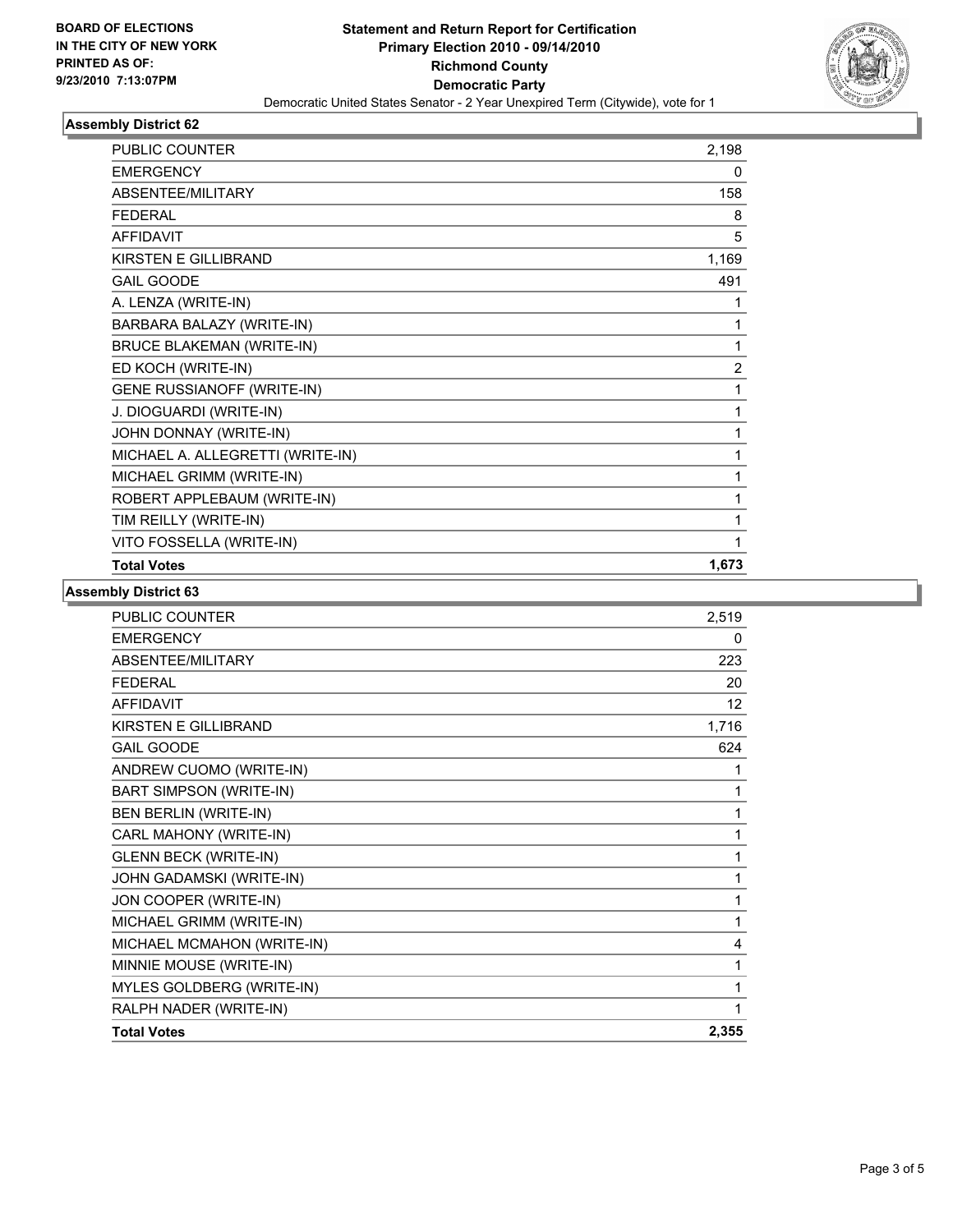

#### **Total for Democratic United States Senator - 2 Year Unexpired Term (Citywide) - Richmond County**

| <b>PUBLIC COUNTER</b>               | 9,829          |
|-------------------------------------|----------------|
| EMERGENCY                           | 0              |
| ABSENTEE/MILITARY                   | 820            |
| <b>FEDERAL</b>                      | 65             |
| <b>AFFIDAVIT</b>                    | 48             |
| <b>KIRSTEN E GILLIBRAND</b>         | 6,367          |
| <b>GAIL GOODE</b>                   | 2,407          |
| A. LENZA (WRITE-IN)                 | 1              |
| ANDREW CUOMO (WRITE-IN)             | 1              |
| ANTHONETTE ADEWALE (WRITE-IN)       | $\overline{c}$ |
| BARBARA BALAZY (WRITE-IN)           | 1              |
| BART SIMPSON (WRITE-IN)             | 1              |
| BEN BERLIN (WRITE-IN)               | 1              |
| <b>BRUCE BLAKEMAN (WRITE-IN)</b>    | 1              |
| CARL MAHONY (WRITE-IN)              | 1              |
| CARL PALADINO (WRITE-IN)            | 1              |
| CECILE MINES (WRITE-IN)             | 1              |
| CHARLES BARRON (WRITE-IN)           | 1              |
| DAVID ALLEN COE (WRITE-IN)          | 1              |
| DIANE J. SAVINO (WRITE-IN)          | 1              |
| DIANE SAVINO (WRITE-IN)             | $\overline{2}$ |
| ED KOCH (WRITE-IN)                  | $\overline{c}$ |
| ERIC DINALLO (WRITE-IN)             | 1              |
| GENE RUSSIANOFF (WRITE-IN)          | 1              |
| <b>GLENN BECK (WRITE-IN)</b>        | 1              |
| <b>GOD ALMIGHTY (WRITE-IN)</b>      | 1              |
| HILLARY CLINTON (WRITE-IN)          | 1              |
| J. DIOGUARDI (WRITE-IN)             | 1              |
| JOAN GAGLIANO (WRITE-IN)            | 1              |
| JOHN DONNAY (WRITE-IN)              | 1              |
| JOHN GADAMSKI (WRITE-IN)            | 1              |
| JON COOPER (WRITE-IN)               | 1              |
| MICHAEL A. ALLEGRETTI (WRITE-IN)    | 1              |
| MICHAEL BUDANO (WRITE-IN)           | 1              |
| MICHAEL GRIMM (WRITE-IN)            | 2              |
| MICHAEL MCMAHON (WRITE-IN)          | 5              |
| MICKEY MOUSE (WRITE-IN)             | 1              |
| MIKE KAPLOWITZ (WRITE-IN)           | 1              |
| MINNIE MOUSE (WRITE-IN)             | 1              |
| MR. LINDY P. CRESCITELLI (WRITE-IN) | 1              |
| MYLES GOLDBERG (WRITE-IN)           | 1              |
| NEIL KENNY (WRITE-IN)               | 1              |
| PAUL GILBERTO (WRITE-IN)            | 1              |
| PAUL REDPATH (WRITE-IN)             | 1              |
| RALPH NADER (WRITE-IN)              | 1              |
| ROBERT APPLEBAUM (WRITE-IN)         | 1              |